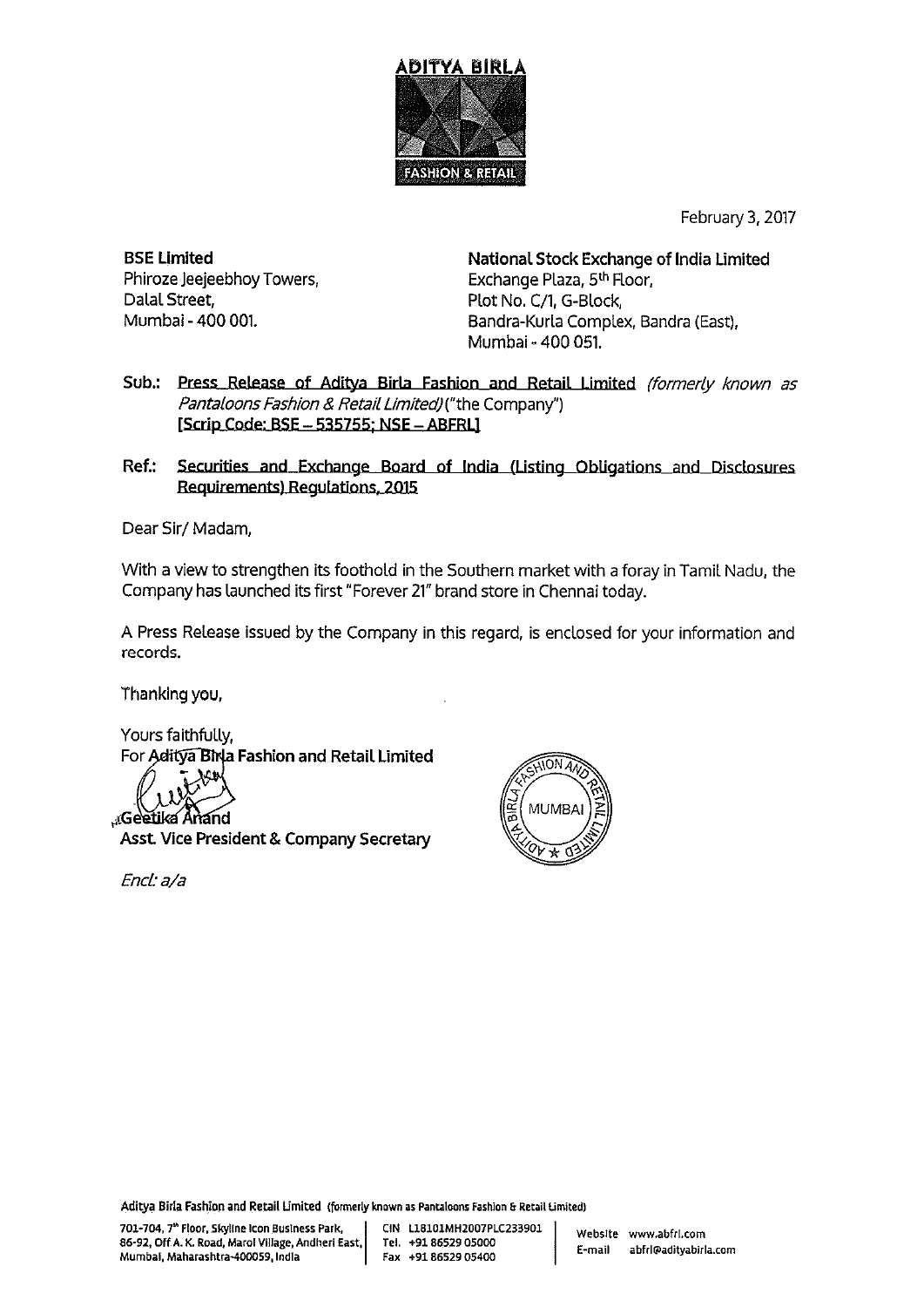## **FOREVER 21**



### **Forever 21 expands national footprint with foray in Tamil Nadu**

**~Sonakshi Sinha, India's leading Bollywood celeb unveils the first store in Chennai~**

**Chennai, February 3, 2017**: Forever 21, a leading fast fashion brand from Aditya Birla Fashion and Retail Ltd plans to further strengthen its foothold in the Southern market with a foray in Tamil Nadu. It has launched its first store in Chennai for its young and fashion-conscious consumers.

The effervescent **Sonakshi Sinha along with Mr. Abhinav Zutshi, India Business Head, Forever 21, Aditya Birla Fashion and Retail Ltd** inaugurated the store amidst much fanfare and gave a glimpse of the store that houses the best of fashion wear for the Indian youth. Having established a strong affinity with fashionable Indians in Mumbai, Delhi, Bangalore, Pune, Hyderabad, Forever 21 is set to up the fashion quotient of Chennai with trendy, runway fashion.

The store is spread over 10,000 Sq.ft of retail space and is located in the heart of the city at the Express Avenue Mall. The store will showcase the Spring Summer collection and will stock a wide variety and range of chic fashion at competitive prices. Complementing Forever 21 apparel and accessories, the store will feature the retailer's other brands, including 21MEN™, a line of fresh, fast fashion for men of all ages; Love & Beauty™ a cosmetics line; and Forever 21's lingerie and shoe line. With this new store, the brand has increased its store count to 14.

Speaking on the launch, **Abhinav Zutshi, India Business Head, Forever 21** said, *"We are excited to launch our first store in Chennai. Forever 21 is a name celebrated by the style conscious and trend-savvy shoppers and we bring in the latest fashion from the International fashion circuit to the style conscious youth of our country at great prices. The fantastic response from our consumers has encouraged us to explore new markets in metros and other cities. Our Chennai store will offer the latest in women's and men's fashion."*

Catering to the youth, the fashion forward brand brings in new stocks atleast every week and therefore is considered as a destination point for on-trend fashion with budget friendly price points.